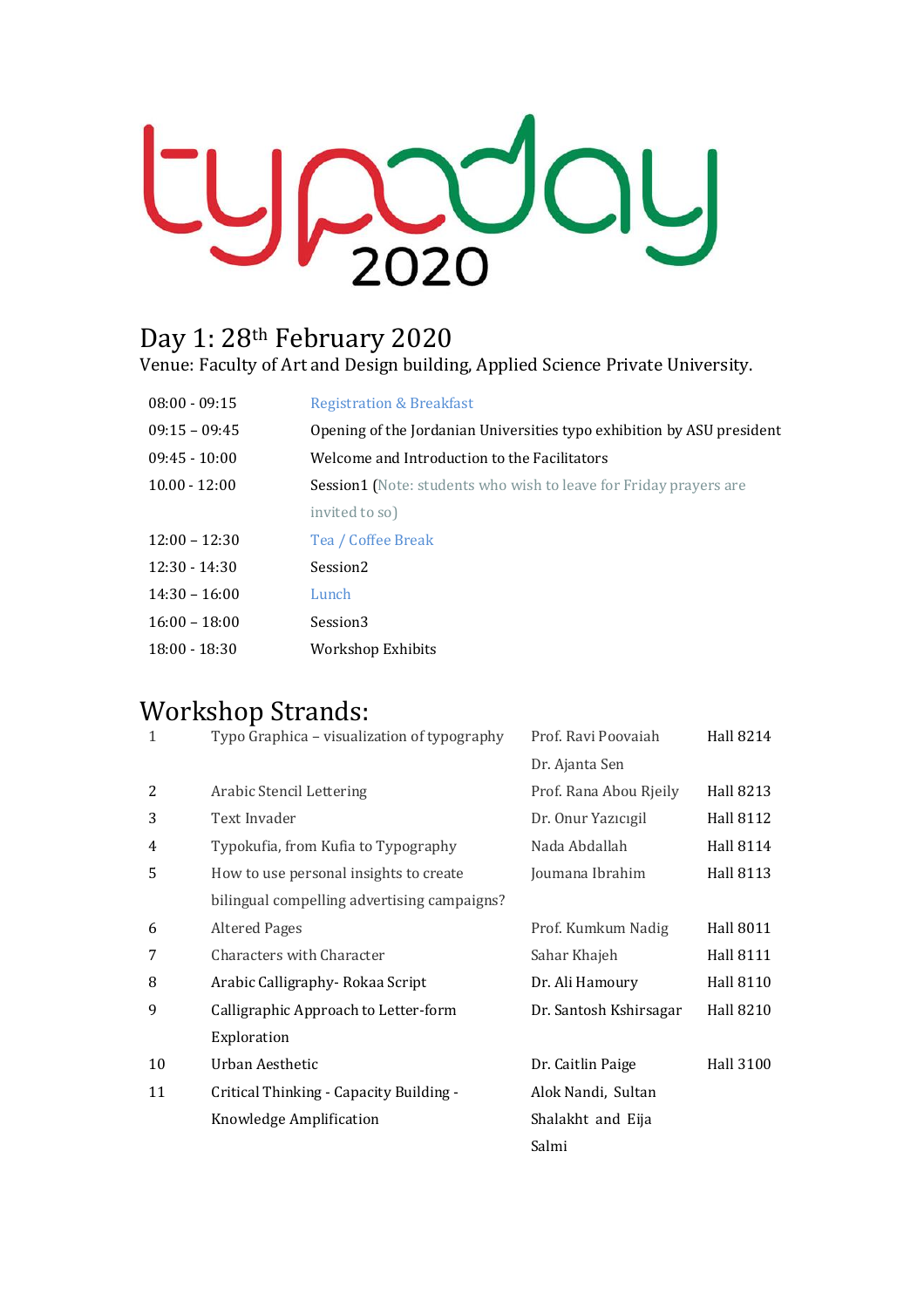## Day 2: 29th February 2020 – Morning Session

Venue: Conferences Palace, Applied Science Private University

| $08:00 - 09:00$ | Registration, Tea & Breakfast                                                                                                                                                                                                                                                                            |
|-----------------|----------------------------------------------------------------------------------------------------------------------------------------------------------------------------------------------------------------------------------------------------------------------------------------------------------|
| $09:00 - 11:00$ | Calligraphic dialogue: Indian and Arabic                                                                                                                                                                                                                                                                 |
| $11:00 - 11:20$ | Opening conference exhibitions by Princess Basma Bint Talal                                                                                                                                                                                                                                              |
| $11:20 - 12:00$ | Royal Anthem of Jordan<br>Holy Qur'an<br>Welcome Address: Prof. Ravi Poovaiah<br>Welcome Address: Dr. Essam Abu Awad and Dr. Antoine Abi Aad<br>Given speech by vice-president of Applied Science University<br>Given speech by her majesty princess Basma Bint Talal<br>(princess leave the conference) |
|                 | <b>Keynote Address 1: Conferences Palace</b><br>Prof. R. K. Joshi Memorial Lecture<br>Session Chairman: Prof. Rana Abou Rjeily, Lebanese University                                                                                                                                                      |
| $12:00 - 12:45$ | Speaker: Thomas Milo, Typographer and linguist, Netherlands                                                                                                                                                                                                                                              |
| $12:45 - 13:00$ | Discussion & QA                                                                                                                                                                                                                                                                                          |
| $13:00 - 14:30$ | <b>Lunch and Networking</b>                                                                                                                                                                                                                                                                              |
|                 | Session 1 - Typographic Dialogues: Local-Global in education<br>Session Chairman: Prof. Kumkum Nadig<br>Head, Visual Communication Design, Srishti School of Design, Bangalore                                                                                                                           |
| $14:30 - 14:45$ | Designing Authenticity Cross-Cultural Awareness Through Typography:<br>Understanding Heritage and Cultural Identity of China<br>Archana Shekara, Illinois State University, USA                                                                                                                          |
| $14:45 - 15:00$ | <b>Local-Global Translation in Cultural Identity</b><br>Onur Yazıcıgil. Sabancı University, Istanbul, Turkey                                                                                                                                                                                             |
|                 | Discussion & QA                                                                                                                                                                                                                                                                                          |
| $15:00 - 15:15$ | Session 2 - Typographic Dialogues: Local-Global in Identity Programs<br>Session Chairman: Prof. Sudhakar Nadkarni<br>Professor Emeritus - Business Design, Welingkar Institute of Management<br>Development & Research, Mumbai                                                                           |
| $15:15 - 15:30$ | Designing for Local, communicating for Global: Bilingual Typography and<br>the Symbol of the new logo for the Cyprus University of Technology<br>Ecripides Zantides, University of Cyprus                                                                                                                |
| $15:30 - 15:45$ | Kufic Script: From Calligraphy to Typography<br>Nada Abdallah, College of Fine Arts and Design, University of Sharjah                                                                                                                                                                                    |
|                 | Discussion & QA                                                                                                                                                                                                                                                                                          |
| $15:45 - 16:00$ | Tea / Cofee break                                                                                                                                                                                                                                                                                        |
| $16:00 - 16:30$ |                                                                                                                                                                                                                                                                                                          |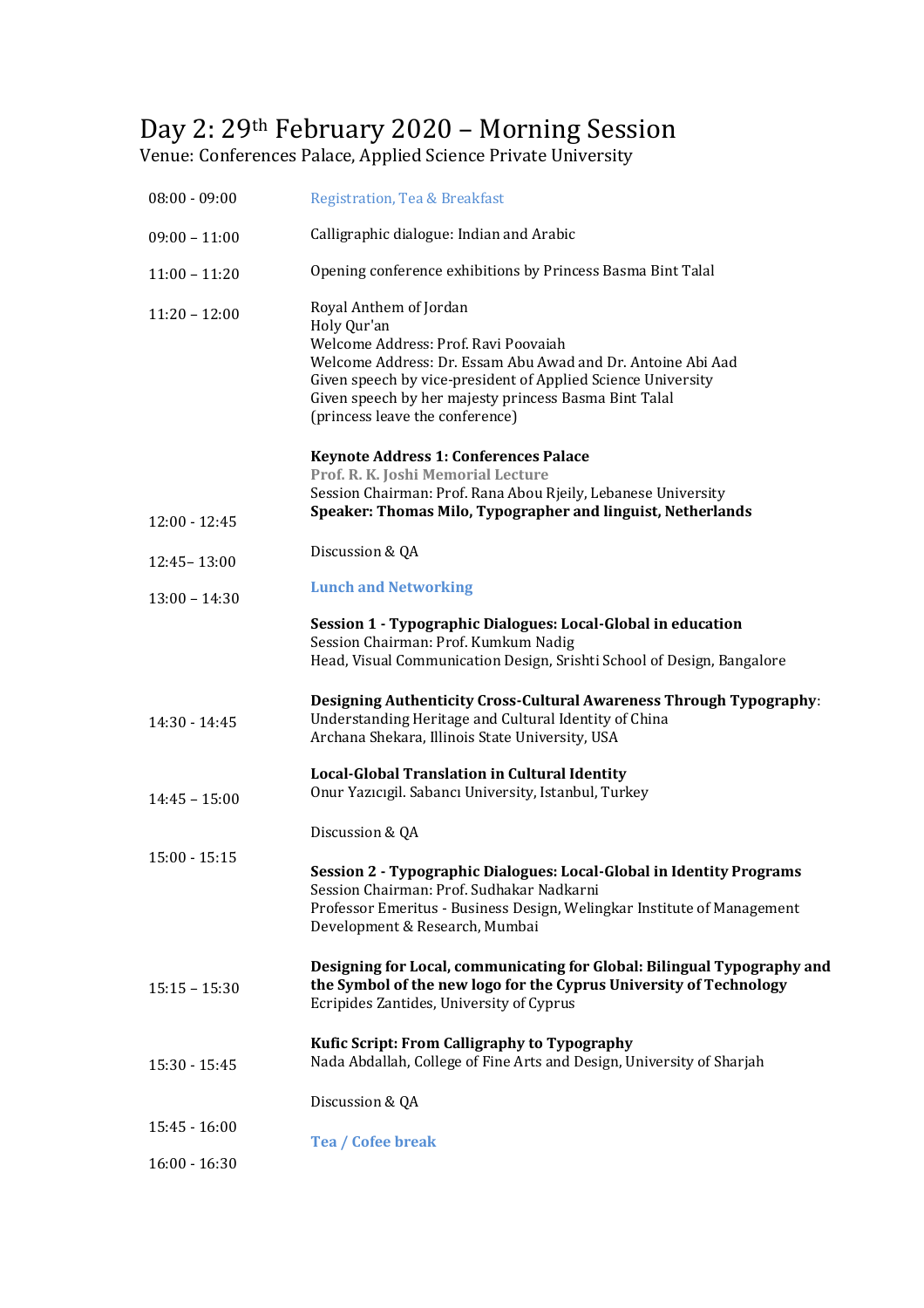#### Day 2: 29th February 2020 – Afternoon Session

Venue: Conferences Palace, Applied Science Private University

| $16:30 - 17.15$                    | <b>Keynote Address 2: Conferences Palace</b><br>Session Chairman: Dr. Mahmoud AbuShawali,<br>Head of Design and Visual Communication Dept., Applied Science<br>University<br>Speaker: Professor Nasar Mansor, Jordan                        |
|------------------------------------|---------------------------------------------------------------------------------------------------------------------------------------------------------------------------------------------------------------------------------------------|
| $17:15 - 17:30$                    | Discussion & QA                                                                                                                                                                                                                             |
|                                    | Session 3 - Typographic Dialogues: Local-Global in the process of<br><b>Practice</b><br>Session Chairman: Prof. Ravi Poovaiah<br>Faculty, IDC, IIT Bombay, India                                                                            |
| $17:30 - 17:45$                    | Type Unite. A typographic dialogue: local-global<br>Agnieszka Ziemiszewska, Polish-Japanese Academy of Information<br>Technology, Poland<br>Mónica Acosta Torres, Msc, Universidad Técnica Del Norte, Ibarra,<br>Ecuador                    |
| $17:45 - 18:00$                    | When James and Leo want to tell us a story: The linguistic and<br>typographic choices made by advertising agencies in Lebanon, and<br>what they tell us about culture and design.<br>Joumana Ibrahim, Lebanese American University, Lebanon |
| $18:00 - 18:15$                    | Discussion & QA                                                                                                                                                                                                                             |
| $18:15 - 18:30$<br>$18:30 - 19:15$ | Typo Quiz Group Formation<br><b>Typo Quiz</b><br>Conducted by Prof. Udaya Kumar, Head, Department of Design, IIT<br>Guwahati                                                                                                                |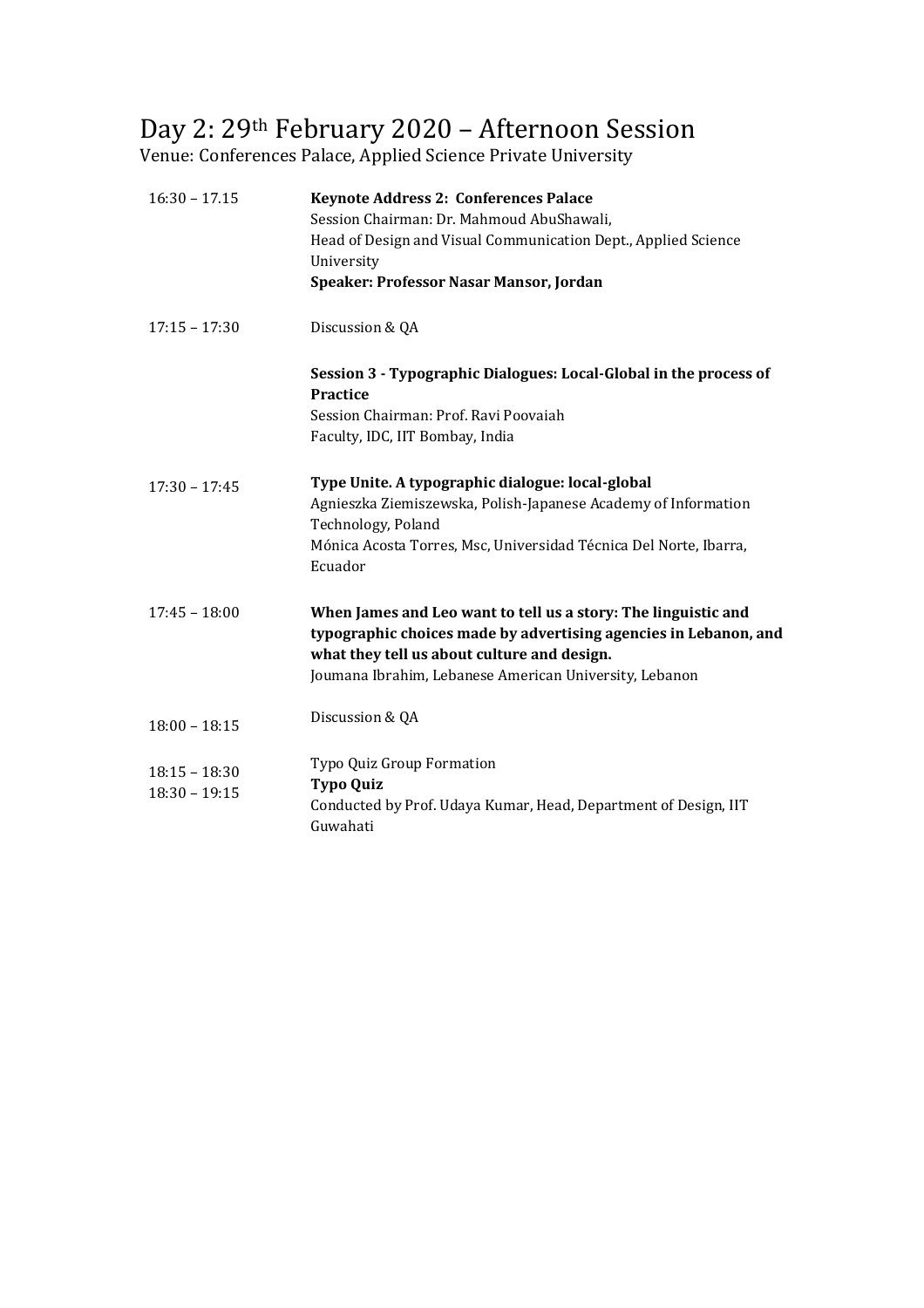# Day 3: 1<sup>st</sup> March 2020 - Morning Session

Venue: Conference Palace, Applied Science Private University

| $08:30 - 09:30$ | Tea & Breakfast                                                                                                                                                                          |
|-----------------|------------------------------------------------------------------------------------------------------------------------------------------------------------------------------------------|
| $09:30 - 10:15$ | <b>Keynote Address 3:</b><br>Session Chairman: Dr. Essam Abu Awad, Applied Science Private University,<br>Jordan<br>Speaker: Dr. Santosh Kshirsagar, typographer and calligrapher, India |
| $10:15 - 10:30$ | Discussion & QA                                                                                                                                                                          |
|                 | Session 4 - Student Presentations, Local-Global in Learning<br>Session Chairman: Dr. Ajanta Sen<br>Director, Jellow Project, Mumbai.                                                     |
| $10:30 - 10:45$ | <b>Engraving On Metal</b><br>Vaijayanti Ajinkya, Sir J. J. Institute Of Applied Art, India                                                                                               |
| $10:45 - 11:00$ | <b>Indic Script Primer</b><br>Pallavi Shedge, University of the Arts, London, UK                                                                                                         |
| $11:00 - 11:15$ | Tough Spots, Webcomic Of Subtle Typographic Dialogue.<br>Sayali Milind Phadke, Camberwell College of Arts, University of the Arts, London                                                |
| $11:15 - 11:30$ | <b>Experiments and Explorations in Typographic Dialogues: Local-Global</b><br>Prachi Dalal, The Maharaja Sayajirao University, India                                                     |
| $11:30 - 11:45$ | Discussion & QA                                                                                                                                                                          |
|                 | Session 5 - Typographic Dialogues: Local-Global in Local Languages<br>Session Chairman: Dr. Udaya Kumar<br>Head, Department of Design, IIT Guwanhati                                     |
| $11:45 - 12:00$ | Local-Global Translation in Cultural Identity<br>Tareq Odeh, University of Florida                                                                                                       |
| $12:00 - 12:15$ | <b>Collaborative Typographic Installations Leveraging Trust as a Creative</b><br>Catalyst<br>Lisa Winstanley, Nanyang Technological University                                           |
| $12:15 - 12:30$ | TYPE साइप - The Conceptual Typographic Dialogues<br>Prafullakumar N Gohel, The Maharaja Sayajirao University of Baroda, Vadod,<br>India                                                  |
| $12:30 - 12.45$ | Custom typeface as a written voice of the university<br>Alja Herlah, University of Ljubljana, Academy of Fine Arts and Design, Slovenia                                                  |
| $12:45 - 13:00$ | Discussion & QA                                                                                                                                                                          |
| $13:00 - 14:30$ | <b>Lunch and Networking</b>                                                                                                                                                              |